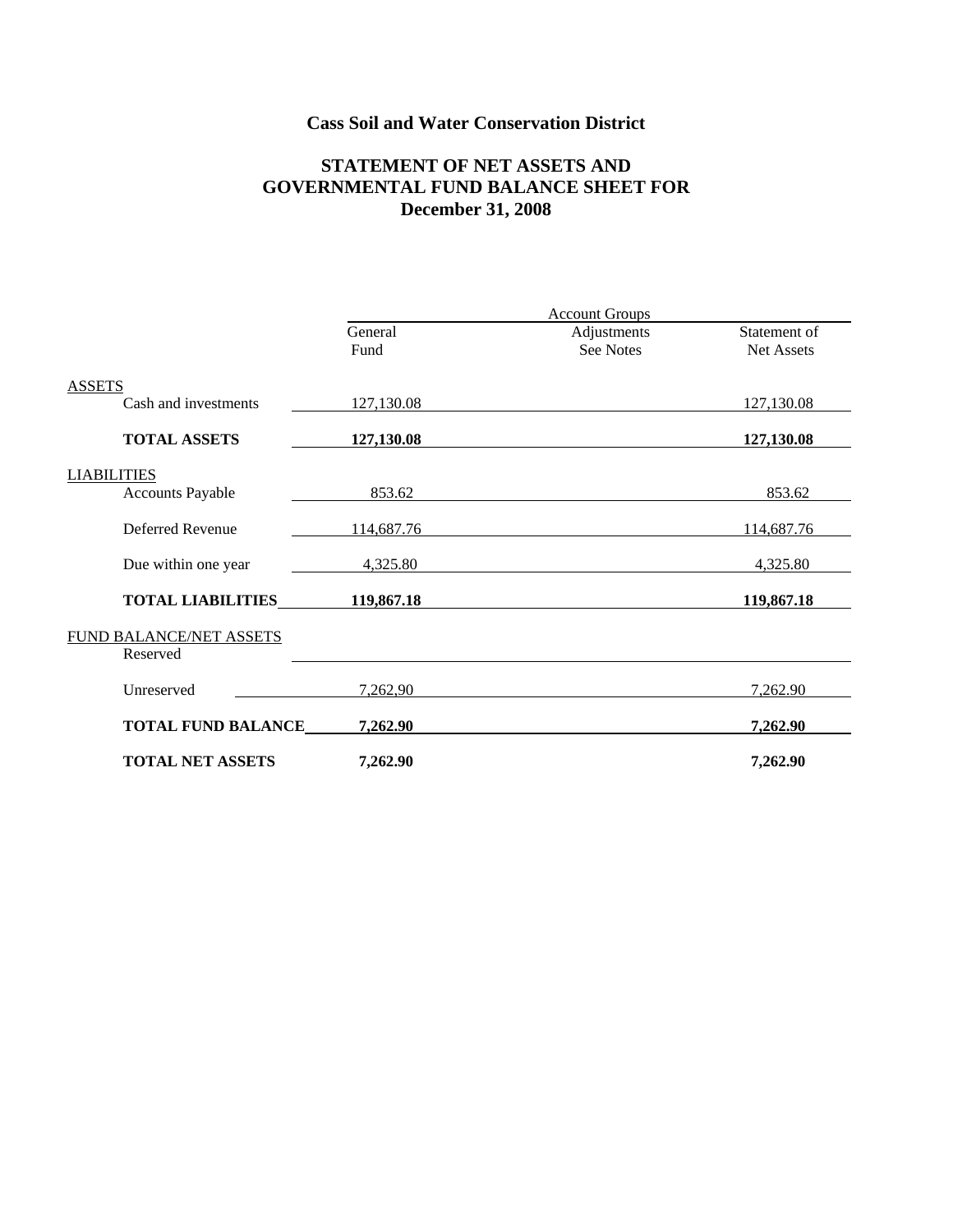# **Cass Soil and Water Conservation District**

#### **BUDGET COMPARISON SCHEDULE BUDGET AND ACTUAL GENERAL FUND YEAR ENDED DECEMBER 31, 2008**

|                                                     | <b>Budget</b> | Actual    | Variance<br>Fav or Unfav |
|-----------------------------------------------------|---------------|-----------|--------------------------|
| <b>REVENUES</b>                                     |               |           |                          |
| <b>State</b>                                        | 35,148.00     | 31,251.64 | $-3,896.36$              |
| TOTAL INTERGOVERNMENTAL                             | 35,148.00     | 31,251.64 | $-3,896.36$              |
| <b>MISCELLANEOUS</b>                                |               |           |                          |
| Charges for services                                | 600.00        |           | $-600.00$                |
| Interest                                            | 600.00        | 354.00    | $-246.00$                |
| Other                                               | 300.00        | 3,783.57  | 3,483.57                 |
| <b>TOTAL MISCELLANEOUS</b>                          | 900.00        | 4,137.47  | 3,237,57                 |
| <b>TOTAL REVENUES</b>                               | 36,648.00     | 35,389.21 | $-1,258.79$              |
| <b>EXPENDITURES</b><br><b>DISTRICT OPERATIONS</b>   |               |           |                          |
| <b>Personal Services</b>                            | 12,000.00     | 16,418.11 | $-4,418.11$              |
| Other Services & Charges 27,743.60                  |               | 6,940.02  | 803.58                   |
| TOTAL DISTRICT OPERATIONS                           | 19,743.60     | 23,358.13 | $-3,614.53$              |
| PROJECT EXPENDITURES                                |               |           |                          |
| District                                            | 1,524.00      | 1,455.00  | 69.00                    |
| <b>State</b>                                        | 14,880.00     | 9,208.00  | 5,672.00                 |
| <b>TOTAL PROJECT EXPENDITURES</b>                   | 16,404.00     | 10,663.00 | 5,741.00                 |
| <b>TOTAL EXPENDITURES</b>                           | 36,147.60     | 34,021.13 | 2,126.47                 |
| <b>Excess of Revenues Over (Under) Expenditures</b> |               | 1,368.08  |                          |
| Fund Balance - January 1                            |               | 5,894.82  |                          |
| <b>Fund Balance – December 31</b>                   |               | 7,262.90  |                          |